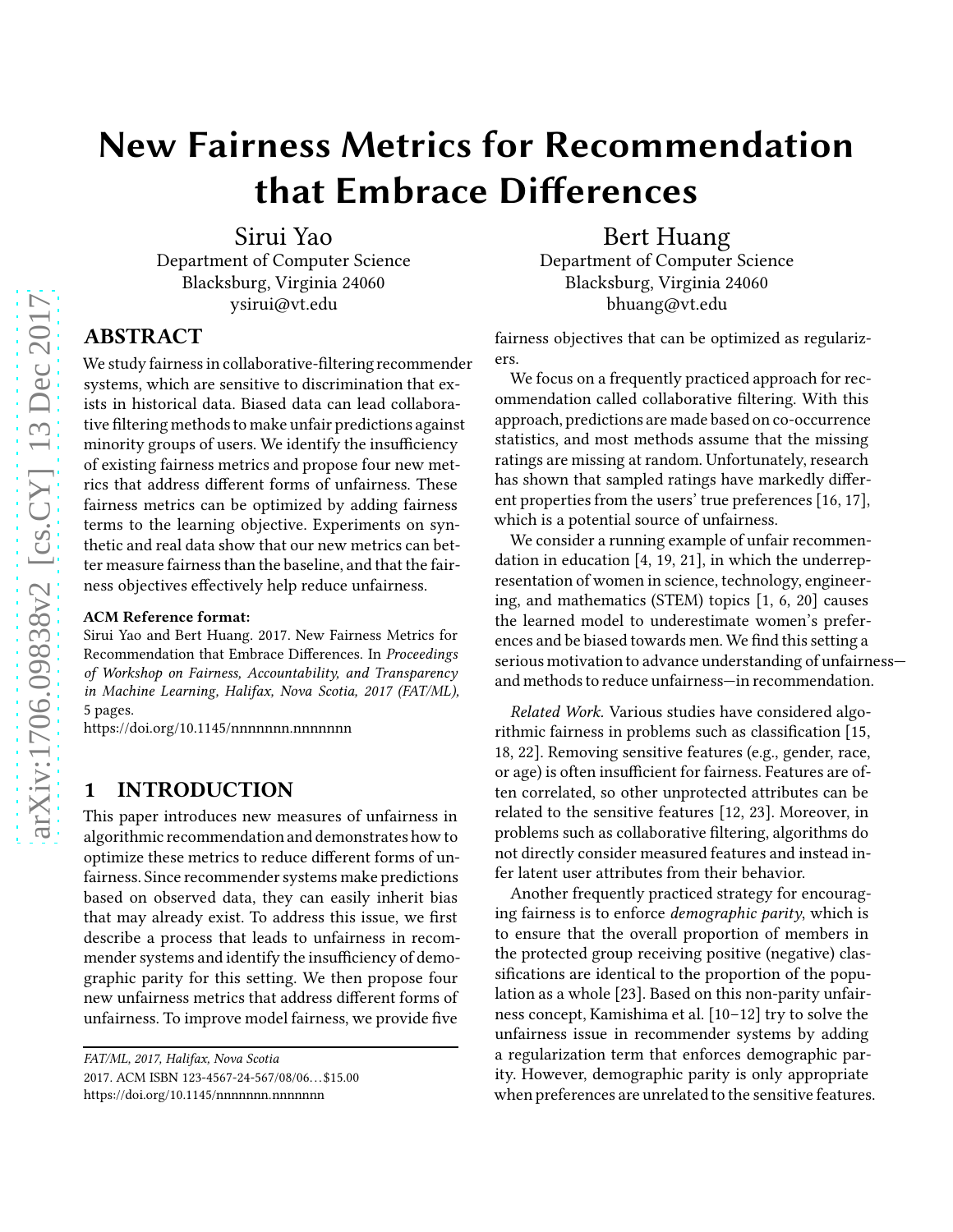In recommendation, user preferences are indeed influenced by sensitive features such as gender, race and age [\[3,](#page-4-15) [5\]](#page-4-16).

To address the issues of demographic parity, Hardt et al. [\[7\]](#page-4-17) measure unfairness with the true positive rate and true negative rate. They propose that, in a binary setting, given a decision  $\hat{Y} \in \{0, 1\}$ , a protected attribute  $A \in \{0, 1\}$  and the true label  $Y \in \{0, 1\}$ , the constraints are [\[7](#page-4-17)]  $Pr{\hat{Y} = 1 | A = 0, Y = y} = Pr{\hat{Y} = 1}$  $1|A = 1, Y = y\}, y \in \{0, 1\}.$  This idea encourages equal opportunity and no longer relies on the assumption of demographic parity, that the target variable is independent of sensitive features. Similarly, Calders et al. [\[2](#page-4-18)] propose to impose constrains on the residuals of linear regression models, which requires not only the mean prediction but also the mean residuals to be the same across groups. These ideas form the basis of the unfairness metrics we propose for recommendation.

## 2 FAIRNESS OBJECTIVES FOR COLLABORATIVE FILTERING

This section introduces fairness objectives for collaborative filtering. We begin by reviewing the matrix factorization method. We then describe the various fairness objectives we consider, providing formal definitions and discussion of their motivations.

#### 2.1 Matrix Factorization

We consider the task of collaborative filtering using matrix factorization [\[14](#page-4-19)]. We have a set of users indexed from 1 to  $m$  and a set of items indexed from 1 to n. For the ith user, let  $q_i$  be a variable indicating which group the *i*th user belongs to. For the *j*th item, let  $h_j$ indicate the item group that it belongs to. Let  $r_{ij}$  be the preference score of the ith user for the jth item.

The matrix-factorization formulation assumes that each rating can be represented as  $r_{ij} \approx \boldsymbol{p}_i^{\top} \boldsymbol{q}_j + u_i + v_j$ , where  $\boldsymbol{p}_i$  is a  $d$ -dimensional vector representing the *i*th user,  $\boldsymbol{q}_j$  is a  $d$ -dimensional vector representing the  $j$ th item, and  $u_i$  and  $v_i$  are scalar bias terms for the user and item, respectively. The matrix-factorization learning algorithm seeks to learn these parameters from observed ratings  $X$ , typically by minimizing a regularized, squared reconstruction error:

$$
J(P,Q,\boldsymbol{u},\boldsymbol{v}) = \frac{\lambda}{2} (||P||_{\mathrm{F}}^2 + ||Q||_{\mathrm{F}}^2) + \frac{1}{|X|} \sum_{(i,j) \in X} (y_{ij} - r_{ij})^2,
$$

where **u** and **v** are the vectors of bias terms, and  $|| \cdot ||_F$ represents the Frobenius norm.

#### 2.2 Fairness Metrics

We consider a binary group feature distinguishing disadvantaged and advantaged groups. In the STEM example, the disadvantaged group may be women and non-binary gender identities, and the advantaged group may be men.

The first metric is value unfairness, which measures inconsistency in signed estimation error across the user types, computed as

$$
U_{\text{val}} = \frac{1}{n} \sum_{j=1}^{n} \left| \left( \mathbf{E}_{g} \left[ y \right]_{j} - \mathbf{E}_{g} \left[ r \right]_{j} \right) - \left( \mathbf{E}_{\tilde{g}} \left[ y \right]_{j} - \mathbf{E}_{\tilde{g}} \left[ r \right]_{j} \right) \right| ,
$$

where  $\mathrm{E}_{g}\left[y\right]_{j}$  is the average predicted score for the  $j$ th item from disadvantaged users,  $\mathrm{E}_{\tilde{g}}\left[y\right]_{j}$  is the average predicted score for advantaged users, and  $E_q [r]_i$ and  $\mathrm{E}_{\tilde{g}}\left[ r\right] _{j}$  are the average ratings for the disadvantaged and advantaged users, respectively. Value unfairness occurs when one class of user is consistently given higher or lower predictions than their true preferences.

The second metric is absolute unfairness, which measures inconsistency in absolute estimation error across user types, computed as

$$
U_{\rm abs} = \frac{1}{n} \sum_{j=1}^{n} \left\| \mathbb{E}_{g} \left[ y \right]_{j} - \mathbb{E}_{g} \left[ r \right]_{j} \right\| - \left| \mathbb{E}_{\tilde{g}} \left[ y \right]_{j} - \mathbb{E}_{\tilde{g}} \left[ r \right]_{j} \right\|.
$$

Absolute unfairness is unsigned, so it captures the quality of prediction for each user type.

The third metric is underestimation unfairness, which measures inconsistency in how much the predictions underestimate the true ratings:

$$
U_{\text{under}} = \frac{1}{n} \sum_{j=1}^{n} \left| H\left(\mathrm{E}_{g} \left[r\right]_{j} - \mathrm{E}_{g} \left[y\right]_{j}\right) - H\left(\mathrm{E}_{\tilde{g}} \left[r\right]_{j} - \mathrm{E}_{\tilde{g}} \left[y\right]_{j}\right) \right|,
$$

where  $H(x)$  is the hinge function, i.e., x if  $x \ge 0$  and 0 otherwise. Underestimation unfairness is important in settings where missing recommendations are more critical than extra recommendations.

Conversely, the fourth new metric is overestimation unfairness, which measures inconsistency in how much the predictions overestimate the true ratings:

$$
U_{\text{over}} = \frac{1}{n} \sum_{j=1}^{n} \left| H\left(\mathrm{E}_{g}\left[y\right]_{j} - \mathrm{E}_{g}\left[r\right]_{j}\right) - H\left(\mathrm{E}_{\tilde{g}}\left[y\right]_{j} - \mathrm{E}_{\tilde{g}}\left[r\right]_{j}\right) \right|.
$$

Finally, a non-parity unfairness measure based on the regularization term introduced by Kamishima et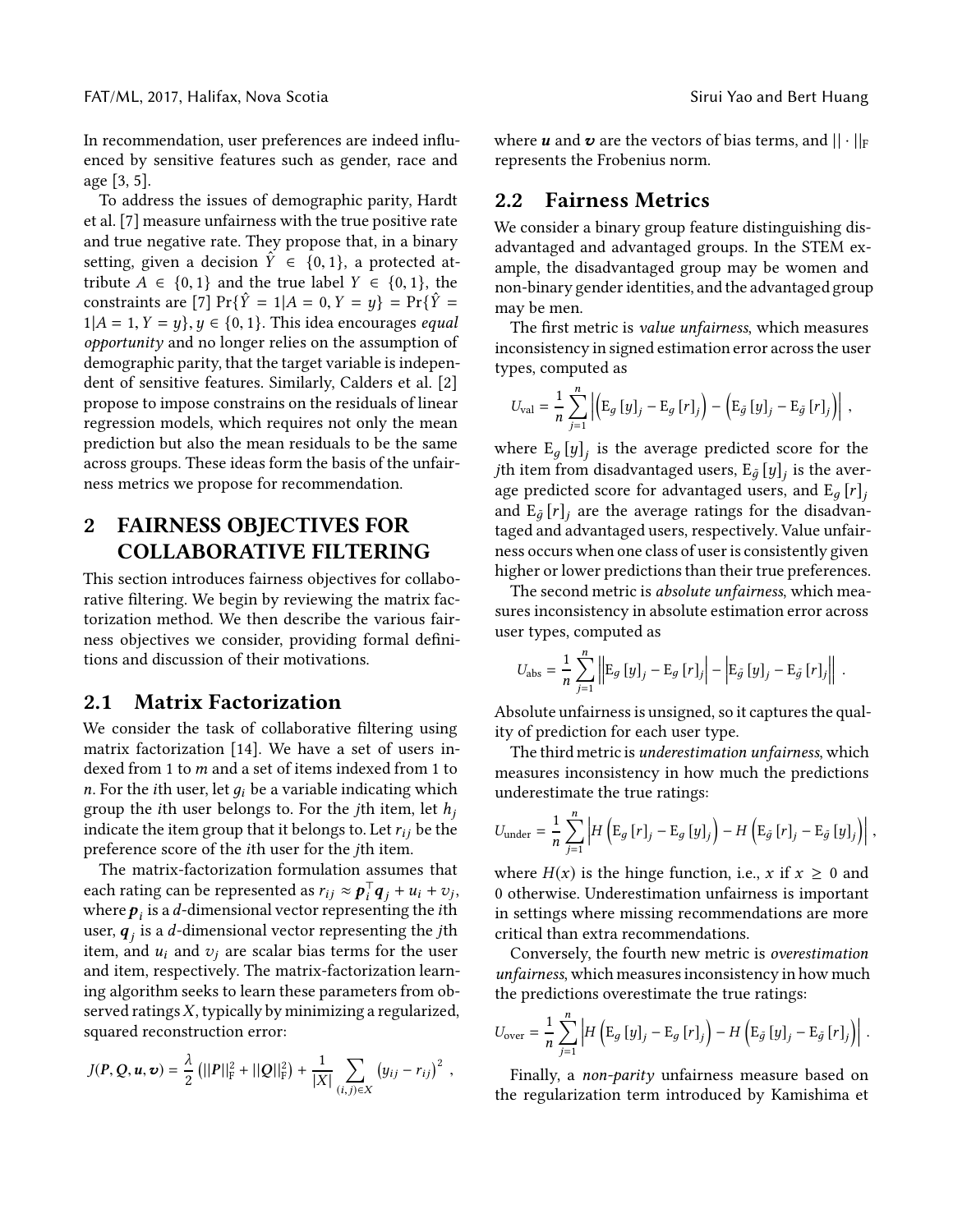New Fairness Metrics for Recommendation that Embrace Differences FAT/ML, 2017, Halifax, Nova Scotia

al. [\[12\]](#page-4-12) can be computed as the absolute difference between the overall average ratings of disadvantaged users and that of advantaged users  $U_{\text{par}} = |\mathbf{E}_g[y] - \mathbf{E}_{\tilde{g}}[y]|$ .

To optimize the metric(s), we solve for a local minimum of min $P_{Q,u,v}$   $J(P,Q,u,v) + \alpha U$ .

## 3 EXPERIMENTS

We run experiments on simulated course-recommendation data and real movie rating data [\[8](#page-4-20)].

#### <span id="page-2-1"></span>3.1 Synthetic data

In our synthetic experiments, we consider four user groups  $q \in \{W, WS, M, MS\}$  and three item groups  $h \in \{Fem, STEM, Masc\}$ . The user groups represent women who do not enjoy STEM topics (W), women who do enjoy STEM topics (WS), men who do not enjoy STEM topics (M), and men who do (MS). The item groups represent courses that tend to appeal to women (Fem), STEM courses, and courses that tend to appeal

data with two stochastic block models [\[9](#page-4-21)]. Our rating block model determines the probability that a user in a user group likes an item in an item group

|       |    | Fem | <b>STEM</b> | Masc |  |
|-------|----|-----|-------------|------|--|
| $L =$ |    | 0.8 | 0.2         | 0.2  |  |
|       | WS | 0.8 | 0.8         | 0.2  |  |
|       | MS | 0.2 | 0.8         | 0.8  |  |
|       | M  | 0.2 | 0.2         | 0.8  |  |
|       |    |     |             |      |  |

We use two observation block models that determine the probability a user in a user group rates an item in an item group: one with uniform observation probability for all groups  $O^{\text{uni}} = [0.4]^{4 \times 3}$  and one with unbalanced observation probabilities inspired by real-world biases

|               |    | Fem  | <b>STEM</b> | Masc |  |
|---------------|----|------|-------------|------|--|
| $\Omega$ bias |    | 0.6  | 0.2         | 0.1  |  |
|               | WS | 0.3  | 0.4         | 0.2  |  |
|               | MS | 0.05 | 0.5         | 0.35 |  |
|               |    | 0.1  | 0.3         | 0.5  |  |
|               |    |      |             |      |  |

We define two different user group distributions: one in which each of the four groups is exactly a quarter of the population, and an imbalanced setting where 0.4 of the population is in W, 0.1 in WS, 0.4 in MS, and 0.1 in M. This heavy imbalance is inspired by some of the severe gender imbalance in certain STEM areas today.

Unfairness from different types of underrepresentation. Using standard matrix factorization, we measure the various unfairness metrics under the different sampling settings. We average over five random trials and plot the average score in Fig. [1.](#page-2-0) In each trial, we generated

<span id="page-2-0"></span>

to men (Masc). We generate simulated course-recommendati**bigure 1: Average unfairness scores for standard matrix fac** torization on synthetic data generated from different underrepresentation schemes.

ratings by 400 users and 300 items with the block models. We label the settings as follows: uniform user groups and uniform observation probabilities(U), uniform groups and biased observation probabilities (O), biased user group populations and uniform observations (P), and biased populations and observations (P+O).

The statistics suggest that each underrepresentation type contributes to various forms of unfairness. For all metrics except parity, there is a strict order of unfairness, where uniform data is the most fair and biasing the populations and observations causes the most unfairness. Because of the observation bias, there is actually non-parity in the labeled ratings, so a high non-parity score does not necessarily indicate an unfair situation. These tests verify that unfairness can occur with imbalanced populations or observations even when the measured ratings accurately represent user preferences.

Optimization of unfairness metrics. We optimize fairness objectives under the most imbalanced setting: the user populations are imbalanced, and the sampling rate is skewed. We optimize for 500 iterations of Adam [\[13](#page-4-22)].

The results are listed in Table [1.](#page-3-0) The learning algorithm successfully minimizes the unfairness penalties,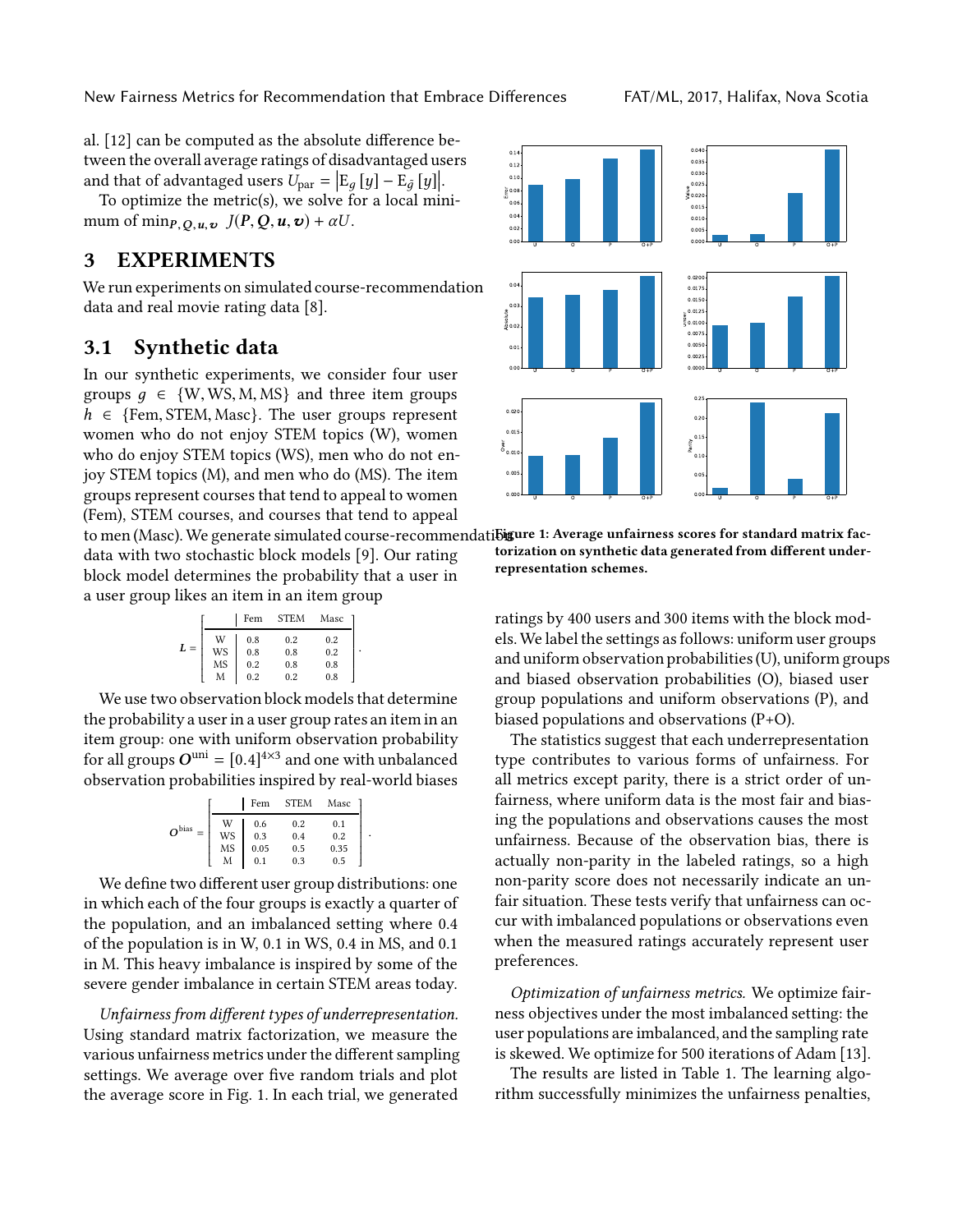<span id="page-3-0"></span>FAT/ML, 2017, Halifax, Nova Scotia Sirui Yao and Bert Huang

Table 1: Average error and unfairness metrics for synthetic data using different fairness objectives. The best scores and those that are statistically indistinguishable from the best are printed in bold. Each row represents a different unfairness penalty, and each column is the measured metric on the expected value of unseen ratings.

| <b>Unfairness</b> | Error                | Value                | Absolute             | Underestimation     | Overestimation       | Non-Parity          |
|-------------------|----------------------|----------------------|----------------------|---------------------|----------------------|---------------------|
| None              | $0.317 + 1.3e-0.2$   | $0.649 \pm 1.8e-0.2$ | $0.443 + 2.2e-02$    | $0.107 + 6.5e-03$   | $0.544 \pm 2.0e-02$  | $0.362 + 1.6e-02$   |
| Value             | $0.130 \pm 1.0e-0.2$ | $0.245 \pm 1.4e-02$  | $0.177 + 1.5e-02$    | $0.063 \pm 4.1e-03$ | $0.199 \pm 1.5e-0.2$ | $0.324 + 1.2e-02$   |
| Absolute          | $0.205 \pm 8.8e-03$  | $0.535 \pm 1.6e-02$  | $0.267 \pm 1.3e-0.2$ | $0.135 \pm 6.2e-03$ | $0.400 \pm 1.4e-02$  | $0.294 + 1.0e-02$   |
| Under             | $0.269 + 1.6e-0.2$   | $0.512 + 2.3e-02$    | $0.401 + 2.4e-02$    | $0.060 \pm 3.5e-03$ | $0.456 \pm 2.3e-0.2$ | $0.357 + 1.6e-02$   |
| Over              | $0.130 \pm 6.5e-03$  | $0.296 + 1.2e-0.2$   | $0.172 + 1.3e-02$    | $0.074 \pm 6.0e-03$ | $0.228 \pm 1.1e-0.2$ | $0.321 + 1.2e-02$   |
| Non-Parity        | $0.324 \pm 1.3e-0.2$ | $0.697 + 1.8e-02$    | $0.453 + 2.2e-02$    | $0.124 \pm 6.9e-03$ | $0.573 \pm 1.9e-02$  | $0.251 \pm 1.0e-02$ |

<span id="page-3-1"></span>Table 2: Average error and unfairness metrics for movie-rating data using different fairness objectives.

| Unfairness | Error               | Value                | Absolute             | Underestimation     | Overestimation      | Non-Parity           |
|------------|---------------------|----------------------|----------------------|---------------------|---------------------|----------------------|
| None       | $0.887 + 1.9e-03$   | $0.234 + 6.3e-03$    | $0.126 \pm 1.7e-03$  | $0.107 + 1.6e-03$   | $0.153 \pm 3.9e-03$ | $0.036 \pm 1.3e-0.3$ |
| Value      | $0.886 \pm 2.2e-03$ | $0.223 + 6.9e-03$    | $0.128 + 2.2e-03$    | $0.102 \pm 1.9e-03$ | $0.148 \pm 4.9e-03$ | $0.041 + 1.6e-03$    |
| Absolute   | $0.887 + 2.0e-03$   | $0.235 + 6.2e-03$    | $0.124 \pm 1.7e-03$  | $0.110 + 1.8e-03$   | $0.151 \pm 4.2e-03$ | $0.023 + 2.7e-03$    |
| Under      | $0.888 + 2.2e-03$   | $0.233 + 6.8e-03$    | $0.128 + 1.8e-03$    | $0.102 \pm 1.7e-03$ | $0.156 \pm 4.2e-03$ | $0.058 + 9.3e-04$    |
| Over       | $0.885 + 1.9e-03$   | $0.234 + 5.8e-03$    | $0.125 \pm 1.6e-0.3$ | $0.112 + 1.9e-03$   | $0.148 \pm 4.1e-03$ | $0.015 \pm 2.0e-03$  |
| Non-Parity | $0.887 + 1.9e-03$   | $0.236 \pm 6.0e$ -03 | $0.126 \pm 1.6e-03$  | $0.110 + 1.7e-03$   | $0.152 \pm 3.9e-03$ | $0.010 \pm 1.5e-03$  |

generalizing to unseen, held-out user-item pairs. And reducing any unfairness metric does not lead to a significant increase in reconstruction error. The combined objective "Over+Under" leads to scores that are close to the minimum of each metric except parity.

#### 3.2 Real data

We use the Movielens Million Dataset [\[8](#page-4-20)], which contains ratings in [1,5] by 6,040 users and 3,883 movies. We manually selected five genres (action, crime, musical, romance, and sci-fi) that each have different forms of gender imbalance and only consider movies that list these genres. Then we filtered the users to only consider those who rated at least 50 of the selected movies. After filtering by genre and rating frequency, we have 2,953 users and 1,006 movies in the dataset.

We run three trials in which we randomly split the ratings into training and testing sets, the average scores are listed in Table [2.](#page-3-1) As in the synthetic setting, the results show that optimizing each unfairness metric leads to the best performance on that metric without a significant change in the reconstruction error.

#### 4 CONCLUSION

In this paper, we discussed various types of unfairness that can occur in collaborative filtering. We demonstrate that these forms of unfairness can occur even

when the observed rating data accurately reflects the users' preferences. We propose four fairness metrics and demonstrate that augmenting matrix factorization objectives with these metrics as penalty functions enables their minimization. Our experiments on synthetic and real data show that minimization of these unfairness metrics is possible with no significant increase in reconstruction error. However, no single objective was the best for all unfairness metrics, so it remains necessary for practitioners to consider precisely which form of unfairness is most important in their application and optimize that specific objective.

Future Work. While our work here focused on improving fairness among user groups, we did not address fair treatment of different item groups. The model could be biased towards certain items, e.g., performing better for some items than others. Achieving fairness for both user and items may be important when considering that the items may also suffer from discrimination or bias, e.g., when courses are taught by instructors with different demographics.

Moreover, our fairness metrics assume that users rate items according to their true preferences. This assumption is likely violated in real data, since ratings can also be influenced by environmental factors. E.g., in education, a student's rating for a course also depends on whether the course has an inclusive and welcoming